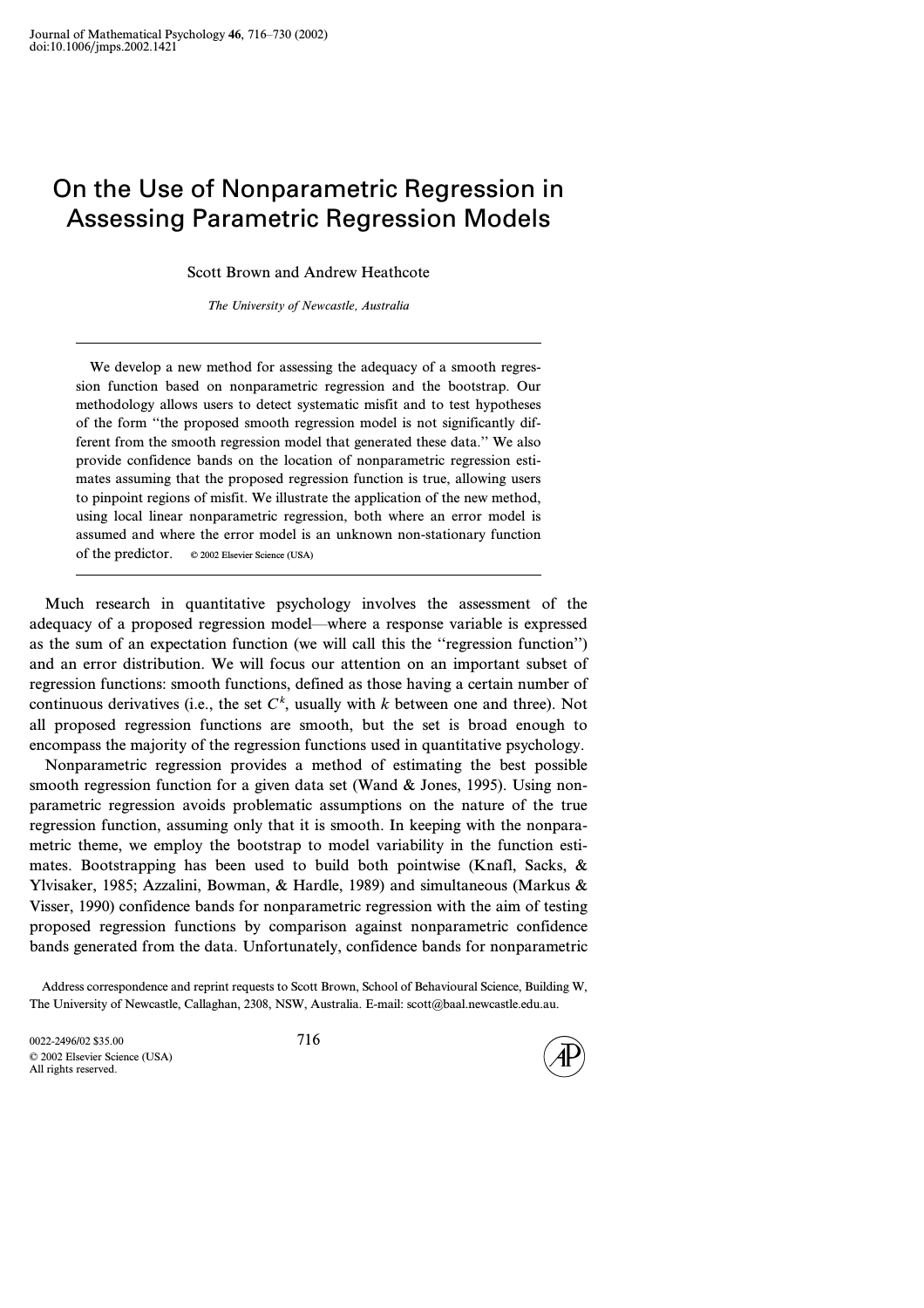regression estimates are plagued by the problem of bias: the nonparametric regression function is in general a biased estimate of the true regression function (see Fan & Gijbels, 1996) and so a bootstrap that adds error samples to the (biased) nonparametric regression estimate will, in general, be unsuitable (Davison  $\&$  Hinkley, 1997). Several techniques have been proposed to overcome this problem. Some techniques attempt to quantify the bias in the nonparametric regression estimate and compensate accordingly. However, bias quantification can create yet another layer of estimation problems. Perhaps the most promising work so far has employed under-smoothed nonparametric regression to estimate the regression function (thus reducing the magnitude of the bias) followed by the use of oversmoothed nonparametric regression to estimate the error distribution (Davison  $\&$ Hinkley, 1997; Hardle & Marron, 1991; Hardle & Nussbaum, 1990).

We do not attempt to solve the problem of creating confidence bands on a nonparametric regression estimate in this paper; instead we propose a method of ''sidestepping'' this difficult problem. The problems that have beset model testing using nonparametric regression stem from an aim common to all the previously proposed techniques, the construction of a confidence region for the ''best smooth regression function," using nonparametric regression to estimate this function. The use of a nonparametric regression estimate as the basis for subsequent bootstrap calculations ensures that bias will always be a problem for these methods. In contrast, the method of regression model testing that we develop here avoids this problem by instead creating confidence bands for the location of the nonparametric regression estimate, under the null hypothesis that the proposed regression model generated the observed data. The advantage of our method is tractability—it can produce genuine confidence regions, rather than the ''variability bands'' often seen in this area. The disadvantage is that each confidence region is model-specific. Testing different parametric regression models requires recalculation of the confidence region for each one. This is not too burdensome, since the calculations required are both relatively simple and computationally inexpensive.

The method of testing we develop below assumes the existence of an estimate of the proposed regression function to be checked against a set of observed data. The estimated function will usually be a member of a parametric family of smooth regression functions, with parameters fixed by fitting the data under some optimality criterion. This does not have to be the case, however: the parameters need not be optimally estimated in any usual sense, and the parametric family need not be well defined. The estimated function need only specify a value for each design point.

Our technique also requires that the estimated regression function have a corresponding estimated error distribution, which again will usually take the form of a parametric distribution with estimated parameters. However we recognize that researchers are often interested in testing the form of the regression function alone, keeping assumptions about the nature of the error distribution to a minimum. Hence, we also provide an alternative method based on the Wild bootstrap (Rosenblueth, 1975; Wu, 1986) that matches the moments of the observed error distribution around the estimated regression function at each design point. This method requires fewer assumptions about the parametric form of the error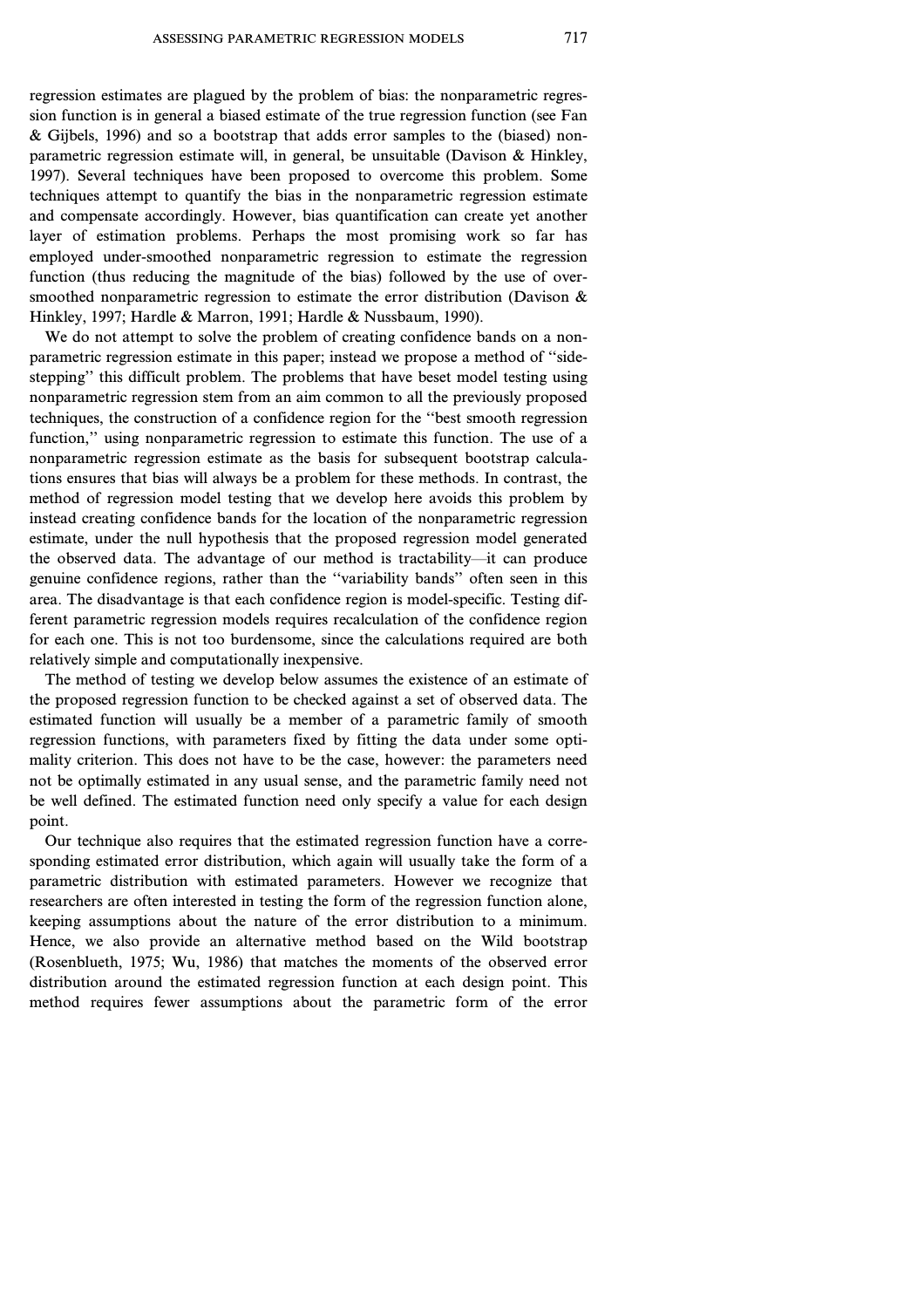distribution and can accommodate nonstationarity in the moments of the error distribution.

In summary, our methodology provides two ways of assessing the adequacy of a smooth regression function. It allows the user to test null hypotheses of very general form, such as ''the proposed regression model is not significantly different from the model that generated the data.'' It also provides confidence bands on the location of a nonparametric regression estimate under the null hypothesis that the proposed regression model generated the data, thus allowing researchers to assess precisely how the proposed regression function misfits the data. We recommend that researchers employ the confidence bands as the primary product of this method, and use the hypothesis tests only as a guide, since formal hypothesis tests are not always well suited to the noisy data psychologists often use.

In the following sections, we outline the nature and some properties of our methodology, and we then provide a simulated example of its use when a parametric error model is known. Following this, we show how the Wild bootstrap may be used when a parametric error model is not assumed. Finally, we present an example analysis of an empirical psychological data set, in which our new methodology coupled with the Wild bootstrap provides a conclusion that is opposite to that of a more standard model selection technique.

### **THE SMOOTH FUNCTION TEST**

In the following, we refer to ''differences'' between models, as measured by a discrepancy metric. However, we do not wish to make a commitment to any particular discrepancy metric—the user may select whichever is most suitable. The only condition imposed is that the discrepancy metric must be suitable for calculating the difference between parametric and nonparametric regression estimates. Likelihood ratios will be used in our first example and root-mean-squared (RMS) residual in the second example. If the user wishes to account for model complexity, for example, the Aikike Information Criterion may be useful, although this requires the estimation of approximate degrees of freedom for the nonparametric estimate (see Bowman & Azzalini, 1997).

Figure 1 schematically represents two sets of data ( filled shapes) and four regression functions<sup>1</sup> (unfilled shapes). The two circles at the bottom represent the regression function for the data-generating model (DGM) and the regression function for the proposed regression model. The observed data, which are samples from the DGM, are represented by the filled square. The unfilled square represents a nonparametric estimate of the regression function of the DGM calculated from the observed data. The difference between this estimate and the actual regression function (dotted line) is a smoothing bias: a difference introduced by the imperfect nature of the sample-then-smooth method of estimating the regression function of the DGM. The validity of using nonparametric regression to estimate the regression

<sup>&</sup>lt;sup>1</sup> Although data sets and regression functions may seem incongruous on the same diagram, due to incommensurability, recall that under our definitions both can be specified simply as an ordinate value at each design point.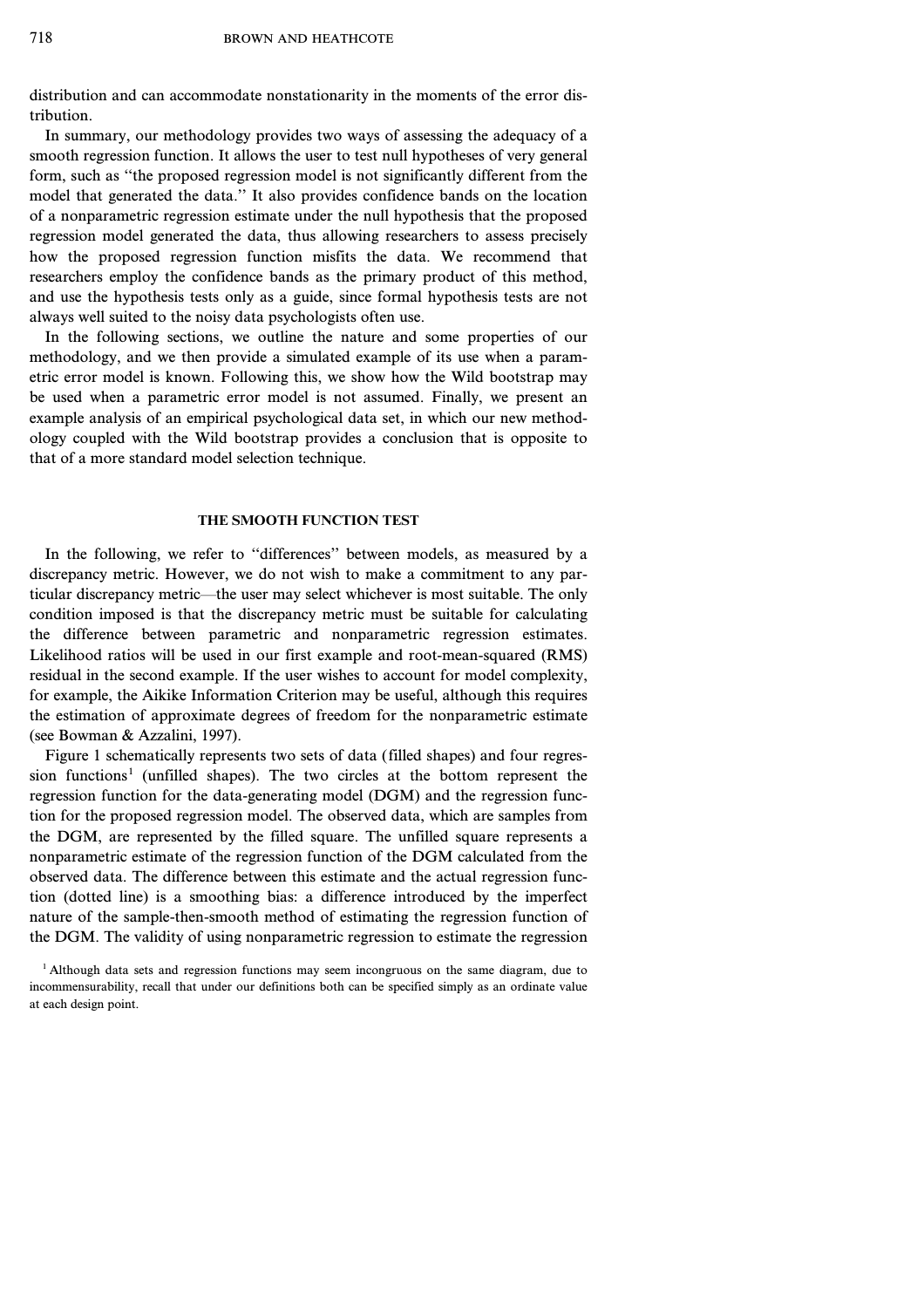

**FIG. 1.** Schematic depiction of the models and their smoothed estimates. Dotted lines indicate biases due to the smoothing operation. Filled shapes represent data sets, unfilled shapes represent regression functions.

function of the DGM from the observed data depends on our assumption of smoothness.

The researcher is interested in testing the hypothesis that the proposed regression model is not significantly different from the DGM; an assumption that implies that the distance marked  $\vec{A}$  is not significantly greater than the null distance (not always zero, depending on the discrepancy metric employed). Direct assessment of the distance A is not possible because the regression function for the DGM is not observed. Instead, we use our nonparametric estimate of this function (the unfilled square in Fig. 1) and estimate the distance A by the distance from this estimate to the proposed parametric regression function (the distance  $A'$  in Fig. 1).

Even if the discrepancy metric has analytic expressions available for its distribution under certain conditions, these will almost certainly not apply to the distance *A*' because of the bias induced by the nonparametric regression. For example, the usual chi-squared distribution for likelihood ratios will not apply because the nonparametric estimate of the best smooth function is not a maximum likelihood estimate (and even the estimated parametric function need not be a maximum likelihood estimate). To overcome these difficulties we empirically estimate the distribution of the distance  $A'$  under the null hypothesis that the distance  $A$  is the null distance, using the bootstrap. Thus, we repeatedly resample a set of data (the filled triangle in Fig. 1) from the proposed regression model and apply our nonparametric regression technique to the resampled data, taking care to use the same smoothing parameters as used previously. This operation results in a nonparametric estimate of the proposed regression function (the unfilled triangle in Fig. 1). As before, this estimate is, in general, imperfect due to smoothing bias (this bias is marked  $B'$  in Fig. 1). Under the null hypothesis that the difference  $A$  is null, the distances  $A'$  and  $B'$  will be drawn from the same distribution. Hence, a significance test of the proposed regression model can be constructed by noting that an estimate of the probability of observing a distance the size of  $A'$  will simply be given by its rank within the set of distances  $B'$ .

Confidence bands for the expected location of a nonparametric regression estimate, under the null hypothesis that the proposed regression model is correct, can be calculated using the same set of bootstrap samples employed by the significance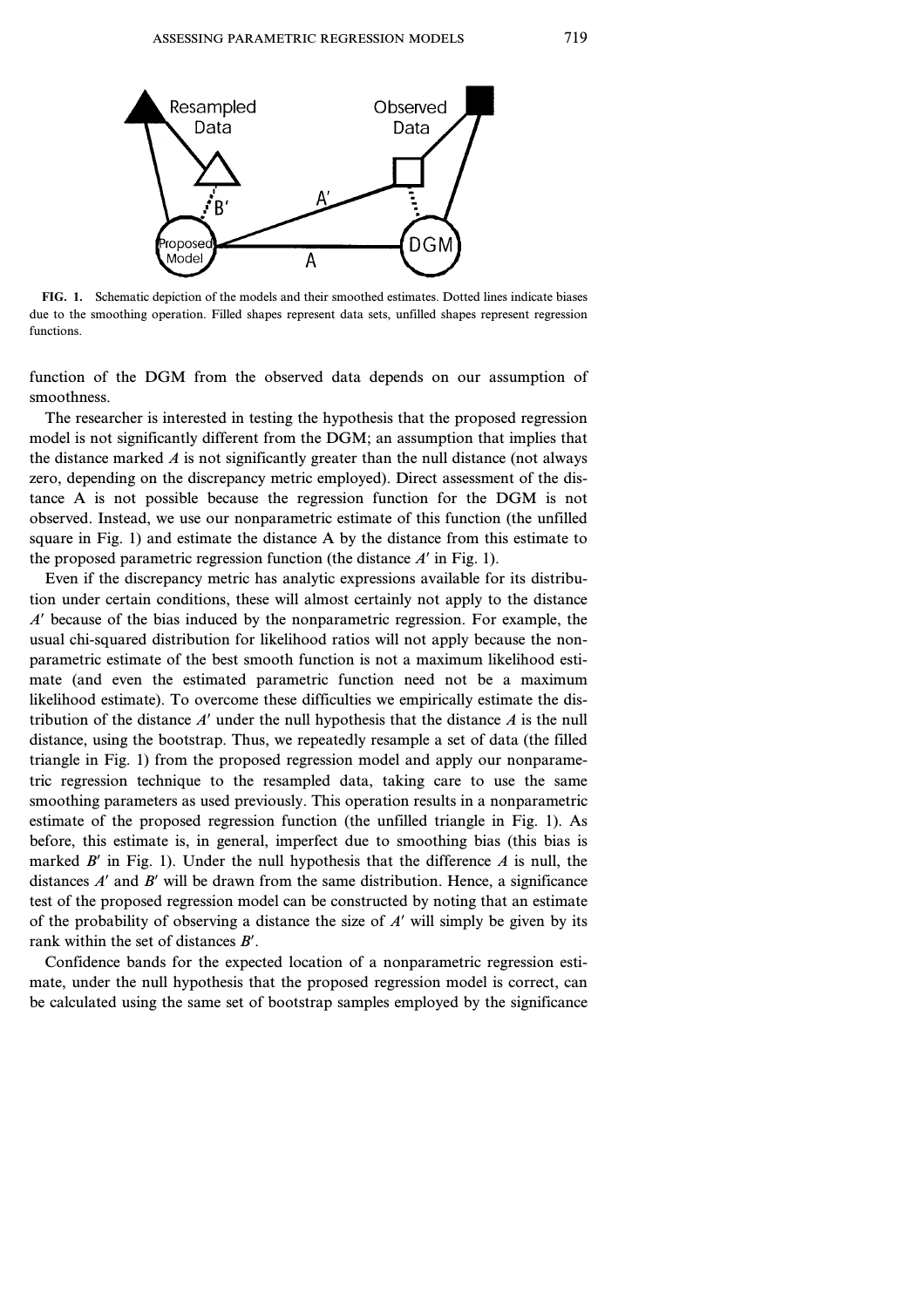test. Pointwise  $(100-2\alpha)$ % confidence bands may be calculated in the naïve manner: by storing each of the nonparametric regression estimates generated from the resampled data sets and calculating the empirical  $\alpha$ th and  $(100 - \alpha)$ th quantiles at each point. The estimation of simultaneous confidence bands using the bootstrap is more complex; in the interests of brevity, we simply refer interested reader to Markus and Visser (1990) and to Hardle and Marron (1991).

## **ASYMPTOTIC UNBIASEDNESS**

The asymptotic bias of the method outlined above is determined by the asymptotic bias of the discrepancy metric the user has chosen, as long as the distances marked with dotted lines in Fig. 1 are asymptotically null. That is, the significance tests and confidence bands generated using the methodology above will be asymptotically unbiased whenever the model discrepancy metric employed is asymptotically unbiased, as long as the smoothing biases (dotted lines in Fig. 1) are asymptotically<sup>2</sup> zero.

The important caveat that the smoothing biases are asymptotically zero does *not* hold for all nonparametric estimators, depending strongly on how the smoothing parameter is chosen. However, asymptotic unbiasedness does hold for many readily available nonparametric estimators. For instance, if local polynomial regression is employed, the biases will be asymptotically zero whenever the bandwidth selection procedure ensures that bandwidths are asymptotically zero. Many of the commonly used bandwidth selection algorithms (e.g., cross-validation, biased cross-validation, direct plug-in methods, rule-of-thumb calculator) will satisfy this condition (Fan & Gijbels, 1996). Note that ''eyeball'' smoothing parameter selection, as is commonly employed for smaller data sets and one-off calculations, *cannot* guarantee asymptotic unbiasedness. This is because it is not guaranteed that such methods result in asymptotically zero smoothing bandwidths, even though this may be probable.

Nonasymptotic properties, such as convergence rates, are not bound by the above argument. For instance, the rate of convergence of a discrepancy metric to its asymptotic value will depend upon both the usual rate of convergence for that statistic and the rate of convergence of the nonparametric regression estimate to its asymptotic value. In particular, the actual rate of convergence can be no better than the worst of these two contributing rates.

## **EXAMPLE 1: KNOWN PARAMETRIC ERROR MODEL**

Suppose we have a DGM consisting of a regression function  $y=e^{-5x^2} \sin(2\pi x)$ , where  $x \in [-1, 1]$ , and additive normal noise with a standard deviation of 0.25; we will call this model *T* (for true) and its regression function  $T<sub>R</sub>$ . A set of data generated by this model is shown in Fig. 2 (unfilled triangles) along with the regression function of the DGM  $(T_R)$ , dotted line). Also shown in Fig. 2 is a nonparametric estimate of the regression function (solid line) that was calculated using local linear regression with an Epanechnikov kernel and a bandwidth of 0.21 (calculated using

<sup>&</sup>lt;sup>2</sup> That is, in the sense of sample density on the covariate axis.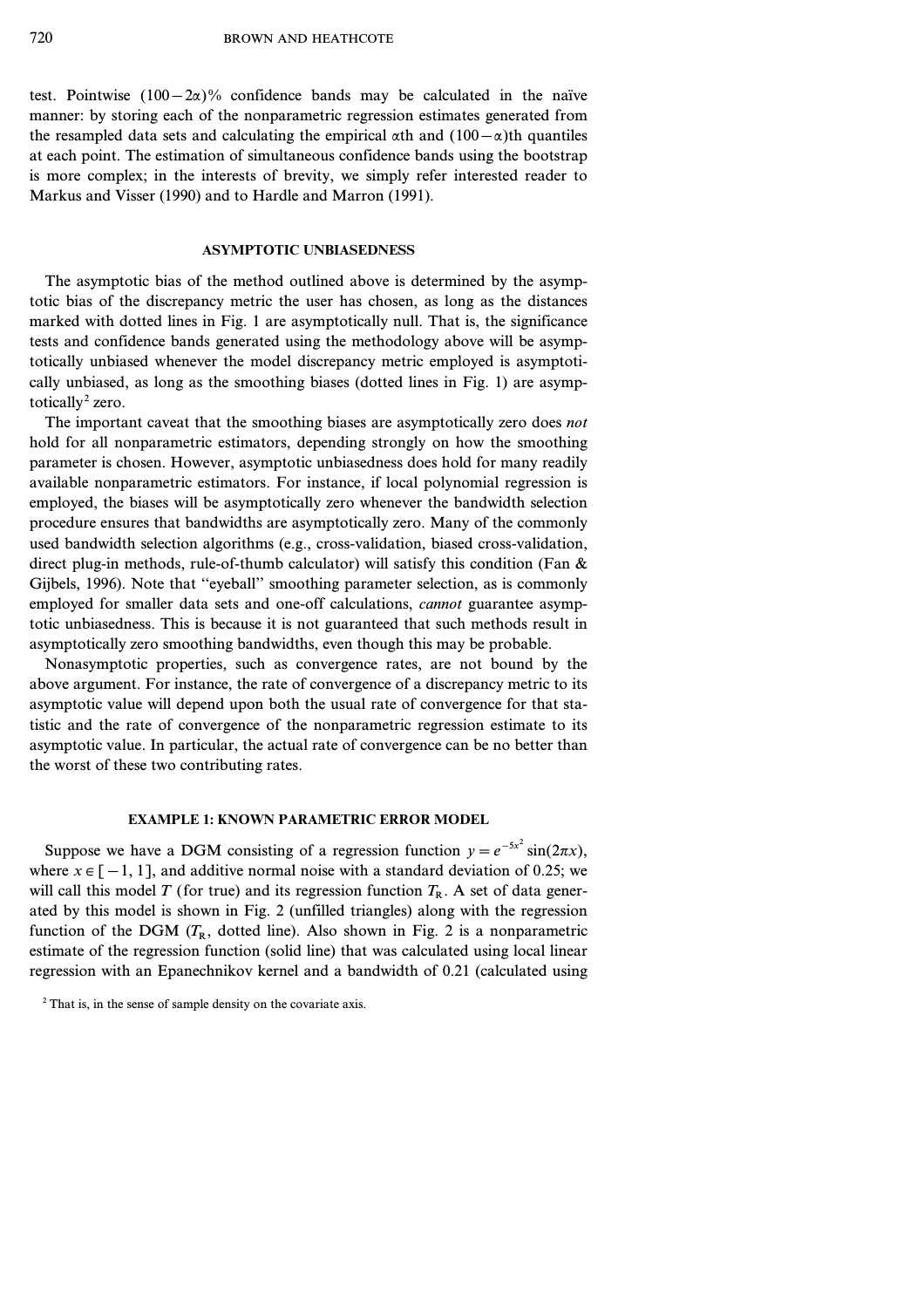

**FIG. 2.** Simulated data for Example 1 (triangles). The dotted line represents the regression function of the DGM:  $y = e^{-5x^2} \sin(2\pi x)$ . The solid line is a nonparametric estimate of the regression function.

the ''direct plug-in'' method). Note that, as expected, the nonparametric estimate exhibits large bias where the data exhibit large curvature, around  $x = -0.2$  and  $x = 0.2$ . See Wand and Jones (1995) for details of local linear regression (p. 114) and the Epanechnikov kernel (p. 30).

Suppose that we have somehow hit upon the DGM (*T*) and that we wish to test its adequacy using the methodology developed above. We begin by calculating the discrepancy between  $T_R$  and the nonparametric estimate obtained from the observed data; using log-likelihood-ratio for the discrepancy metric, this turns out to be  $A' = -5.18$ . An empirical approximation to the sampling distribution for this statistic is generated by the bootstrap, under the null hypothesis that *T* is the DGM: that is, we repeatedly sample data from *T*, smooth those data, then find the discrepancy between that smooth and  $T_R$ . The observed value turns out to be well within the bootstrapped distribution  $(p > 0.1)$  and so we cannot reject the hypothesis that *T* is the model that generated the data. In this example, and those below, we used 5000 bootstrap samples to ensure very small sample variability in distribution function and confidence band estimates. For the task of estimating tail probabilities and pointwise confidence bands, as few as 500 samples typically suffice.

To further confirm the adequacy of the proposed function, we can calculate confidence bands on the location of the nonparametric regression estimate under the assumption that the data were generated by model *T*. Pointwise 95% confidence bands for  $T_R$  are shown in Fig. 3 (dotted lines). Note that the nonparametric estimate of the best smooth model calculated from the observed data lies everywhere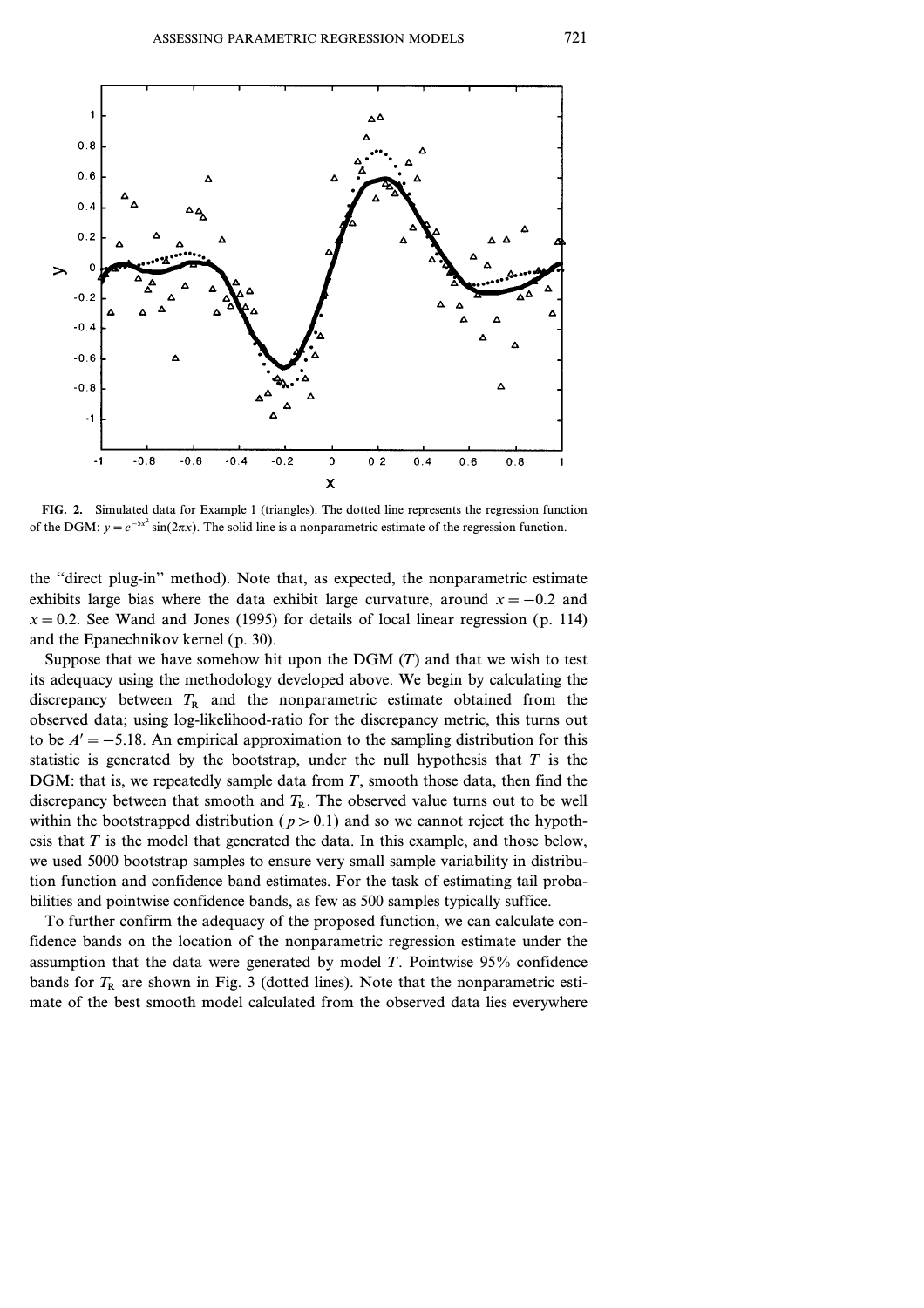

**FIG. 3.** Observed data for Example 1 (triangles), nonparametric regression estimate (solid line) and 95% confidence bands (dotted lines) for the nonparametric estimate under the assumption that model *T* generated the data.

within the confidence bands, confirming the proposed regression function's adequacy. Some readers may be concerned that the regression function of the DGM  $(T_R)$  does not always lie within the confidence bands. This is to be expected because of smoothing bias. The confidence bands fix the location of the *smoothed estimate* of the regression function, which is different from the ''true'' function because of smoothing bias.

Now suppose that we wish to test a competing regression model, consisting of the regression function  $y = \frac{160x}{\Gamma(4.5(|x|+1))}$ , and the same additive  $N(0, 0.25)$  error structure as before; call this model *F* (for false) and its regression function  $F_R$ . Figure 4 shows the observed data along with the regression function of the DGM  $(T_R)$ , dotted line) and the new proposed regression function  $(F_R)$ , solid line). Note that  $F_R$  provides a good approximation to the data—without prior knowledge it would be difficult to tell whether  $F_R$  provided an adequate description of these data.

Using the same settings as before (i.e., the same nonparametric regression algorithm, bandwidth, and bootstrap sample size) we test the adequacy of *F* by testing the null hypothesis that it is not significantly worse than DGM (assuming that is smooth), and also by constructing pointwise confidence bands on the expected location of the nonparametric estimate under *F*. The log-likelihood-ratio of  $F_R$  is  $A' = -15.3$ . Bootstrap calculations as before show that the probability of observing a likelihood ratio as small as or smaller than this value under the null hypothesis is only  $p = 0.044$ : it seems that perhaps *F* is not as good as the best smooth model.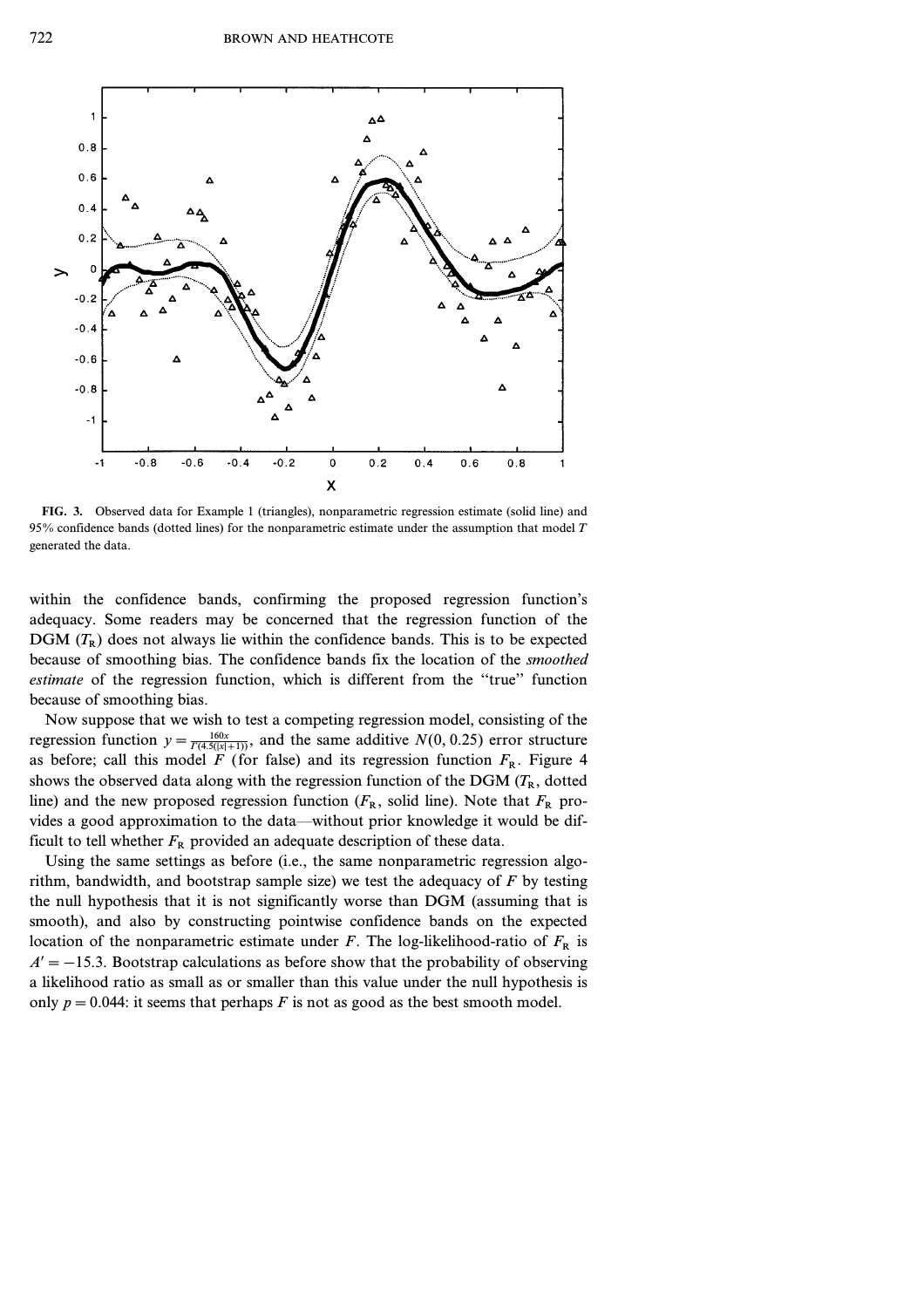

**FIG. 4.** Observed data for Example 1 (triangles), DGM regression function (dotted line), and new regression function to be tested (solid line).



**FIG. 5.** Simulated data (triangles), the nonparametric regression estimate from observed data (solid line) and 95% confidence bands (dotted lines) for the nonparametric estimate under the assumption that model *F* is the DGM.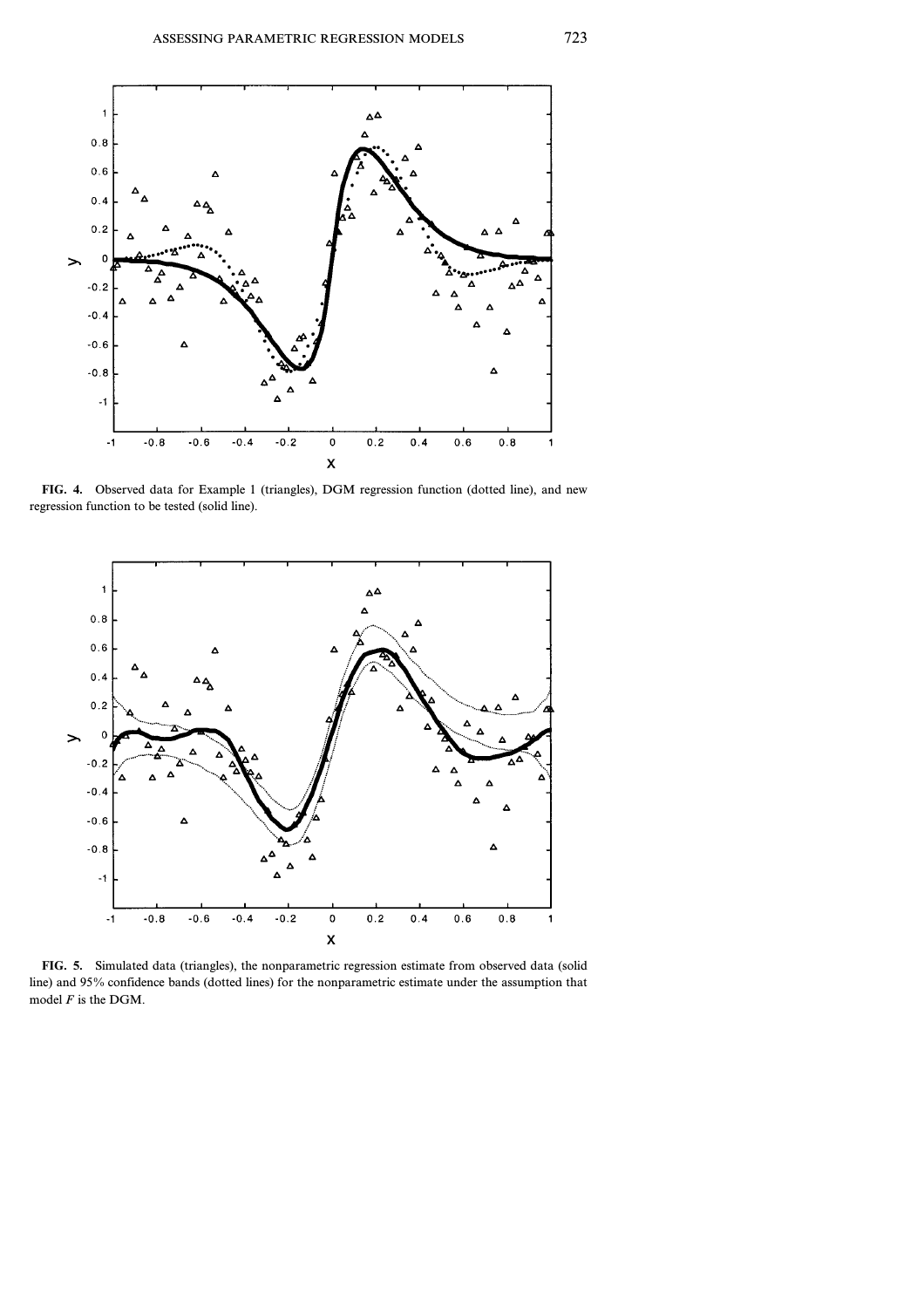Confidence bands can provide us with more information on the adequacy of regression model *F*. The confidence bands on the position of the nonparametric estimate under the (false) assumption that  $F$  is the DGM appear in Fig. 5 (dotted lines) along with the nonparametric estimate of the best smooth regression function generated from the observed data (solid line). Notice that the best smooth model estimate strays outside the confidence bands at two points (around  $x = -0.5$  and  $x = 0.7$ ). These deviations show that  $F_R$  underestimates the best smooth model around  $x = -0.5$  and overestimates it around  $x = 0.7$ . This is precisely what we could deduce if we knew the difference between  $T_R$  and  $F_R$  (see Fig. 4).

## **ESTIMATING AN ERROR MODEL WITH THE WILD BOOTSTRAP**

It is sometimes necessary to test the adequacy of a regression function without prior knowledge of an associated parametric error distribution. For this purpose we propose the use of a semi-parametric resampling scheme, the Wild bootstrap. This method is similar to that used by Hardle and Marron (1991) for the construction of multivariate simultaneous confidence bands for nonparametric regression models, but avoids the problem of nonparametric regression bias, as in the above method.

The Wild bootstrap aims to independently estimate the distributions from which each of the observed residuals were drawn, thus respecting distributional differences across the design points, such as heteroscedacity. The Wild bootstrap assumes some general form for the distribution of each residual, such as an n-point Dirac function (other distributions may be more useful, particularly those incorporating autocorrelation, but this one is both simple and tractable; see Wu, 1986).

For example, suppose we have a set of residuals  $\{\varepsilon_i : i = 1...N\}$ , and assume that these are realizations from two-point Dirac distributions:  $\varepsilon_i \sim \rho_i \delta_{a_i} + (1 - \rho_i) \delta_{b_i}$ . Here,  $\delta_{a_i}$  and  $\delta_{b_i}$  represent Dirac functions with mass at  $a_i$  and  $b_i$  respectively, and  $\rho_i$  is a mixing probability. Next, assume that the expected moments at design point *i*, given the observed residual  $\varepsilon_i$ , are  $E(\eta_i) = 0$ ,  $E(\eta_i^2) = \varepsilon_i^2$ ,  $E(\eta_i^3) = \varepsilon_i^3$ , and so on. Other assumptions about the expected moments are of course possible, but this one has some desirable properties, such as ensuring a zero mean and (almost) matching the variance of most parent distributions (see below). By matching the first three moments of the two-point distribution to these estimates we can fix the three parameters of the resampling distributions independently for each design point. For the *i*th residual, this means the parameters of the two-point Dirac distribution given above are

$$
\rho_i = \frac{5 + \sqrt{5}}{10}
$$
\n $a_i = \frac{1 - \sqrt{5}}{2} \varepsilon_i$ \n $b_i = \frac{1 + \sqrt{5}}{2} \varepsilon_i$ 

Several improvements may be made to the basic Wild resampling scheme. Most importantly, Wild resampling typically underestimates variance of the parent distribution. Davison and Hinkley (1997) show that this defect can be remedied by replacing the observed residuals with "leveraged" residuals:  $\varepsilon_i/(1-h_i)$ , where  $h_i$  is the leverage for the *i*th residual, estimated from the parametric model along with the raw residual. We use these leveraged residuals in the example below.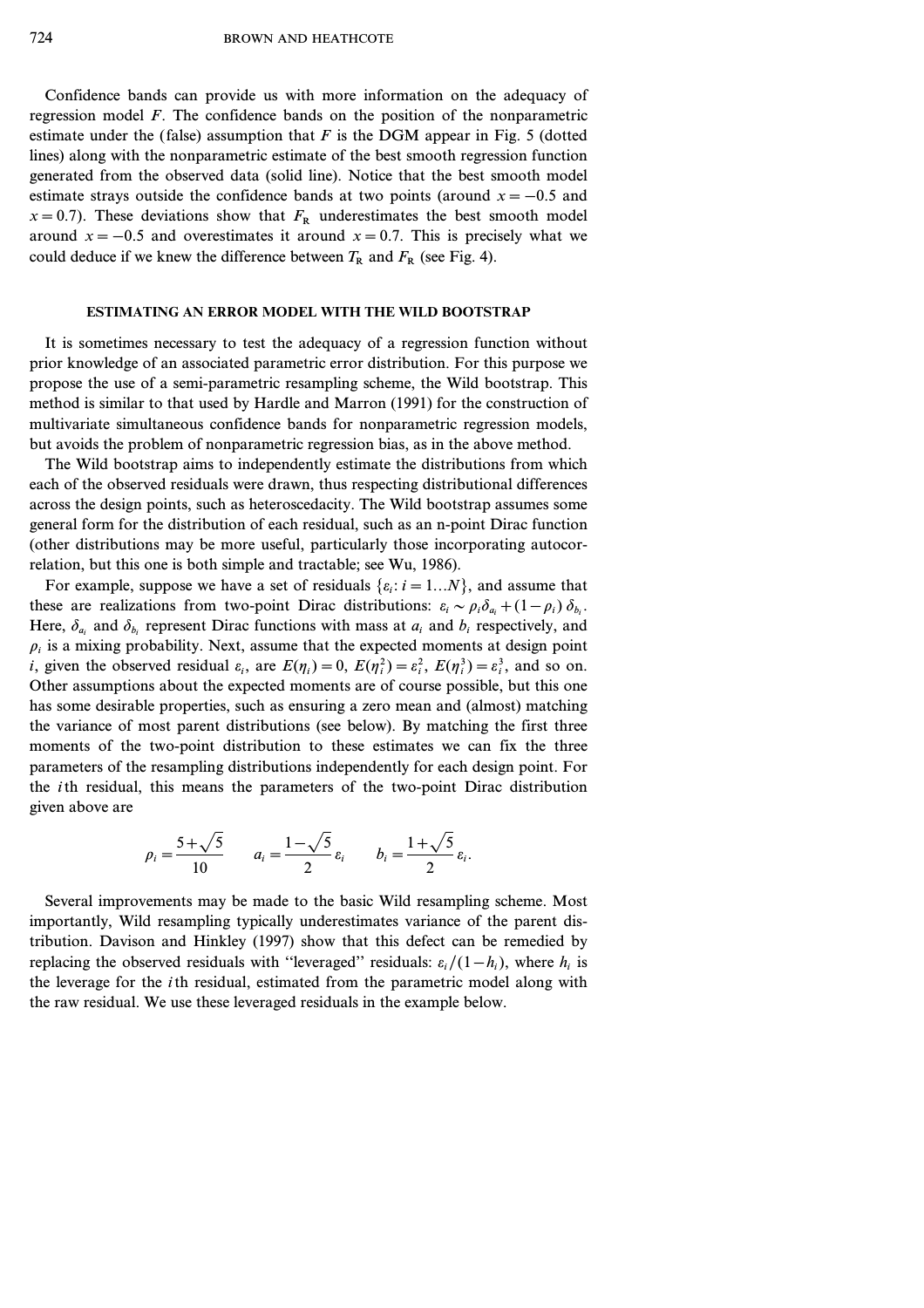An *n*-point Dirac distribution is limited in several ways: most importantly, it has support only on a set of probability measure zero. This means that likelihood cannot, in general, be calculated for nonparametric regression estimates. Researchers who wish to employ likelihood-based discrepancy metrics can do so by employing a different distribution function. For example, a mixture of two normal distributions will provide support on the entire real line, but the parameters of these distributions will need to be fixed by matching more than three expected moments, so may be subject to greater sampling variability.

# **EXAMPLE 2: ESTIMATED ERROR MODEL**

Recently there has been some debate about the mathematical form of the law of practice: that is, the regression function that relates response latency to practice level in speeded responding tasks (Heathcote, Brown, & Mewhort, 2000). In this application, researchers are primarily interested in the form of the regression function without reference to the error distribution, so we use the Wild bootstrap. By illustrating our methodology in application to two competing smooth regression functions—the exponential and power functions—we also demonstrate that our methodology can clarify model selection results.

Figure 6 presents a single subject's data<sup>3</sup> for a practice experiment (triangles), along with the best-fitting (least squares) exponential regression function (dotted line) and a nonparametric estimate of the best smooth regression function (solid line). The ordinate represents response time (RT, in milliseconds) and the abscissa represents number of practice trials (N). We will use RMS as the model discrepancy metric, to avoid problems with calculating likelihood under the two-point Wild bootstrap. The discrepancy between the proposed exponential function and the nonparametric estimate is  $A' = 485$  ms.

Again, resampling was used to build an empirical estimate of the sampling distribution of  $A'$ , under the assumption that the estimated exponential function and Wild error distribution generated the data. The observed value was small compared with those expected under the null hypothesis: the probability of observing a value larger than that observed was 0.955. Thus, we have no reason to doubt the null hypothesis that the proposed exponential function is not significantly different from the model that generated the data.

An alternative smooth regression function for the practice data is the best-fitting three-parameter power function. On visual inspection, this function (dotted line in Fig. 7) seems to provide a good fit to the data. Indeed, the discrepancy for the power function suggests it provides a better description of the data: its RMS is approximately 2% *better* than the RMS for the exponential function. Note

<sup>&</sup>lt;sup>3</sup> The data come from Rickard (1997), subject 9, condition 10. The participant was learning to perform "alphabet arithmetic" under speed stress. That is, they were given a great deal of practice  $(x \text{ axis})$  on responding to problems similar to " $A+2=C$ , True/False." These data are available on the Internet (follow the links to the data repository from http://www.newcastle.edu.au/school/behav-sci/ncl/).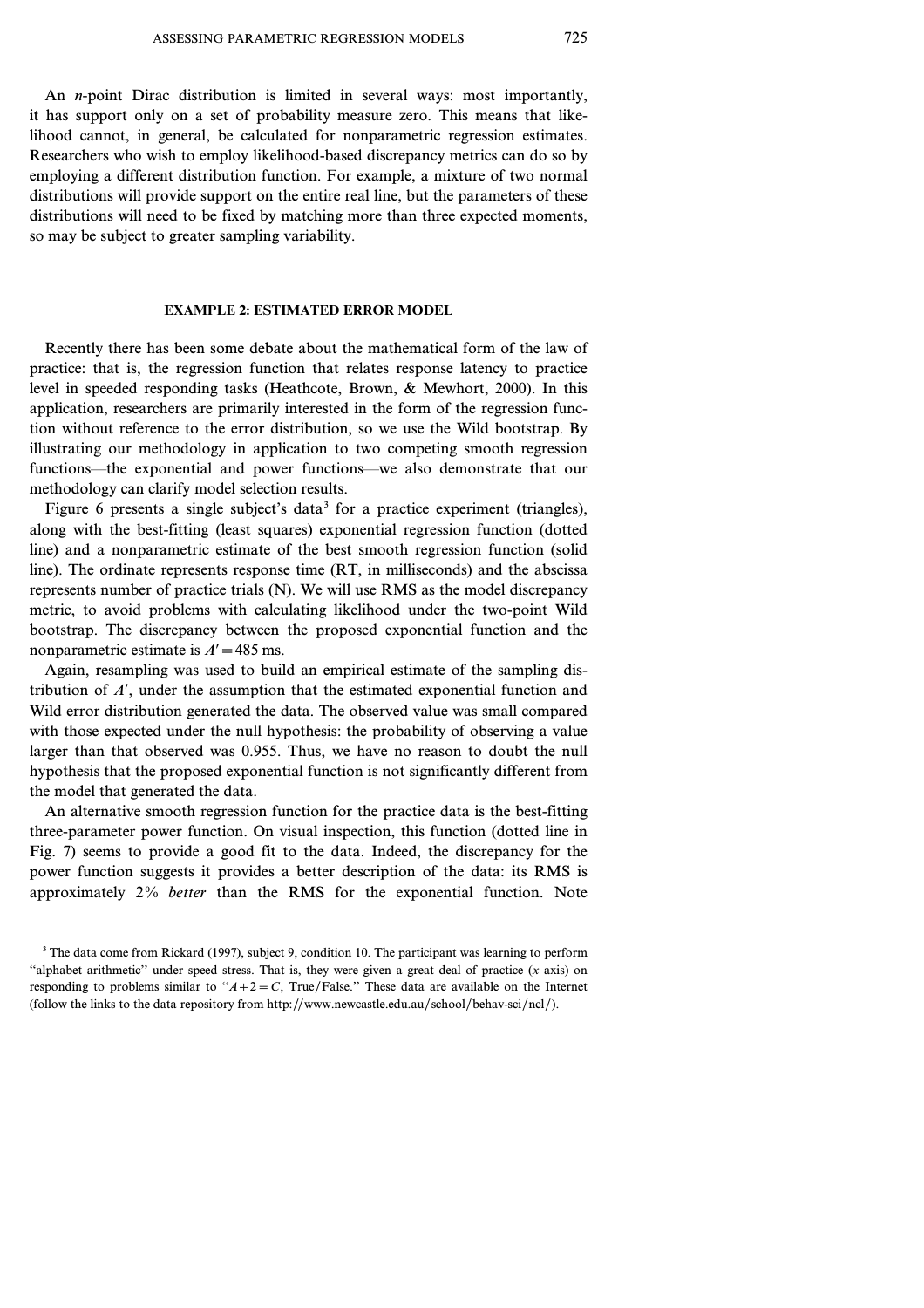

**FIG. 6.** Practice data (triangles) along with best-fitting exponential function (dotted line) and nonparametric estimate (solid line). The ordinate is response time (*RT*, in ms) and the abscissa is number of practice trials (*N*). The exponential function is E*(RT)=728.1+2544\**exp*(−0.05253\*N)*. The nonparametric estimate was calculated using a bandwidth of 9 practice trials.



**FIG. 7.** Practice data (triangles), with the best-fitting three-parameter power function: E*(RT)= 0.0+4226\*N−0.3613*.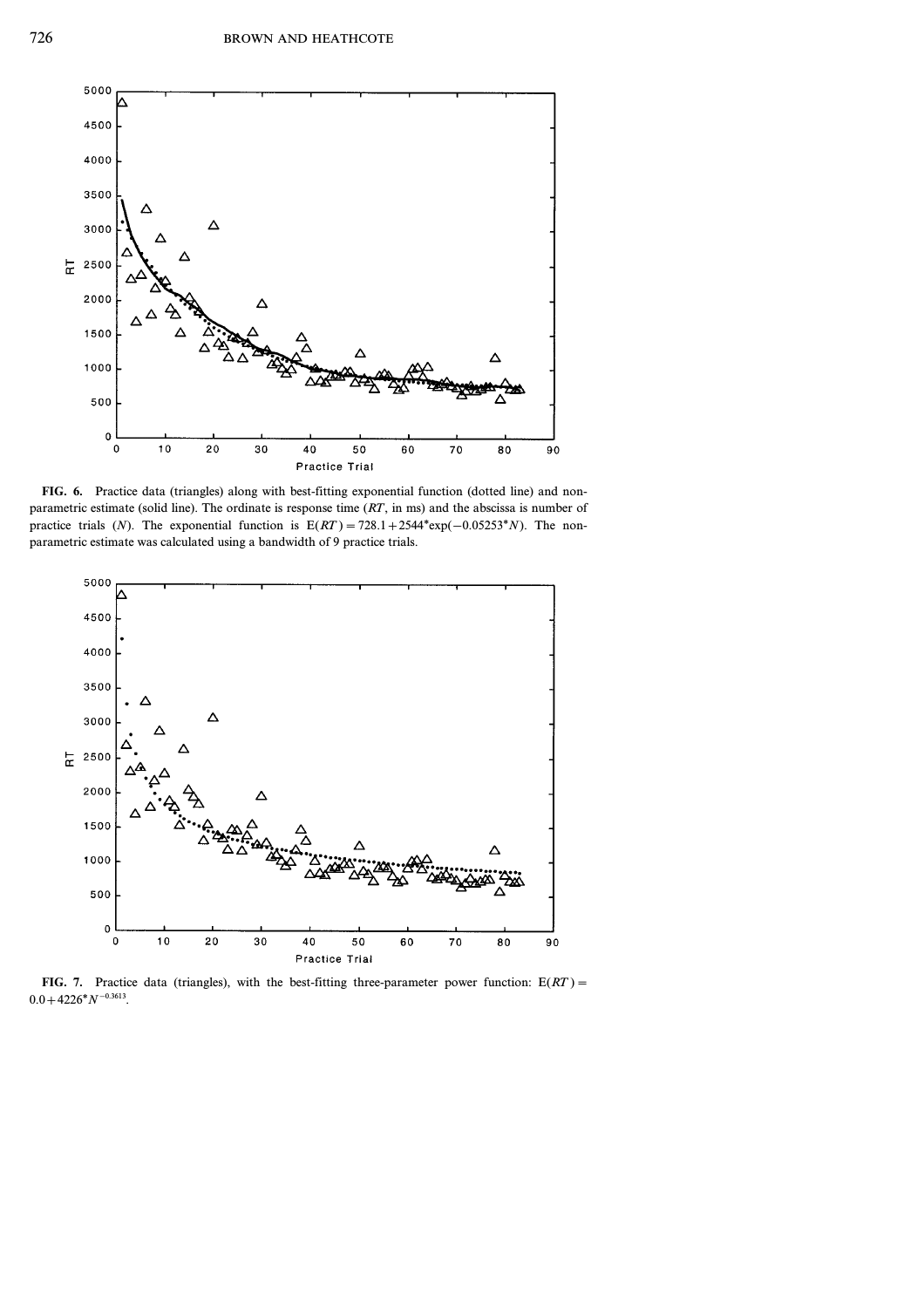

**FIG. 8.** Pointwise 95% confidence bands (dotted lines) for location of the nonparametric estimate the under assumption of a power-function regression model. Also shown is the nonparametric regression estimate calculated from the data (solid line).

however, that the asymptotic expected response time for the power function is zero, an implausible value.<sup>4</sup>

Figure 8 shows pointwise 95% confidence bands on the location of a nonparametric regression estimate, under the assumption that the estimated power function and Wild error distribution generated the data. The confidence bands show that the power function is not a good smooth regression function for these data: it underestimates the data at around  $N=15$  and overestimates the data from about  $N=40$ onward. Hypothesis testing provides further support for this conclusion: the probability of observing a discrepancy as large as that between the power function and the nonparametric regression function is only  $p = 0.047$  (recall that the corresponding statistic for the exponential function was  $p = 0.955$ .

In this example, our methodology has detected a mis-fit due to a systematic pattern in the residuals as a function of the predictor, rather than simply in terms of a single goodness of fit measure. The reason for the contrasting results is the use of nonparametric regression, rather than simply raw data, to estimate the best smooth model. The power function lies closer to the raw data than does the exponential function: RMS for the difference between the power function and the raw data is 3304 ms, compared to 3340 ms for the exponential. However, the exponential function lies very much closer to the nonparametric regression estimate of the best

<sup>4</sup> The estimate of the asymptote parameter was bounded below by zero. When this constraint was not imposed the estimated asymptote parameter for the power function was negative.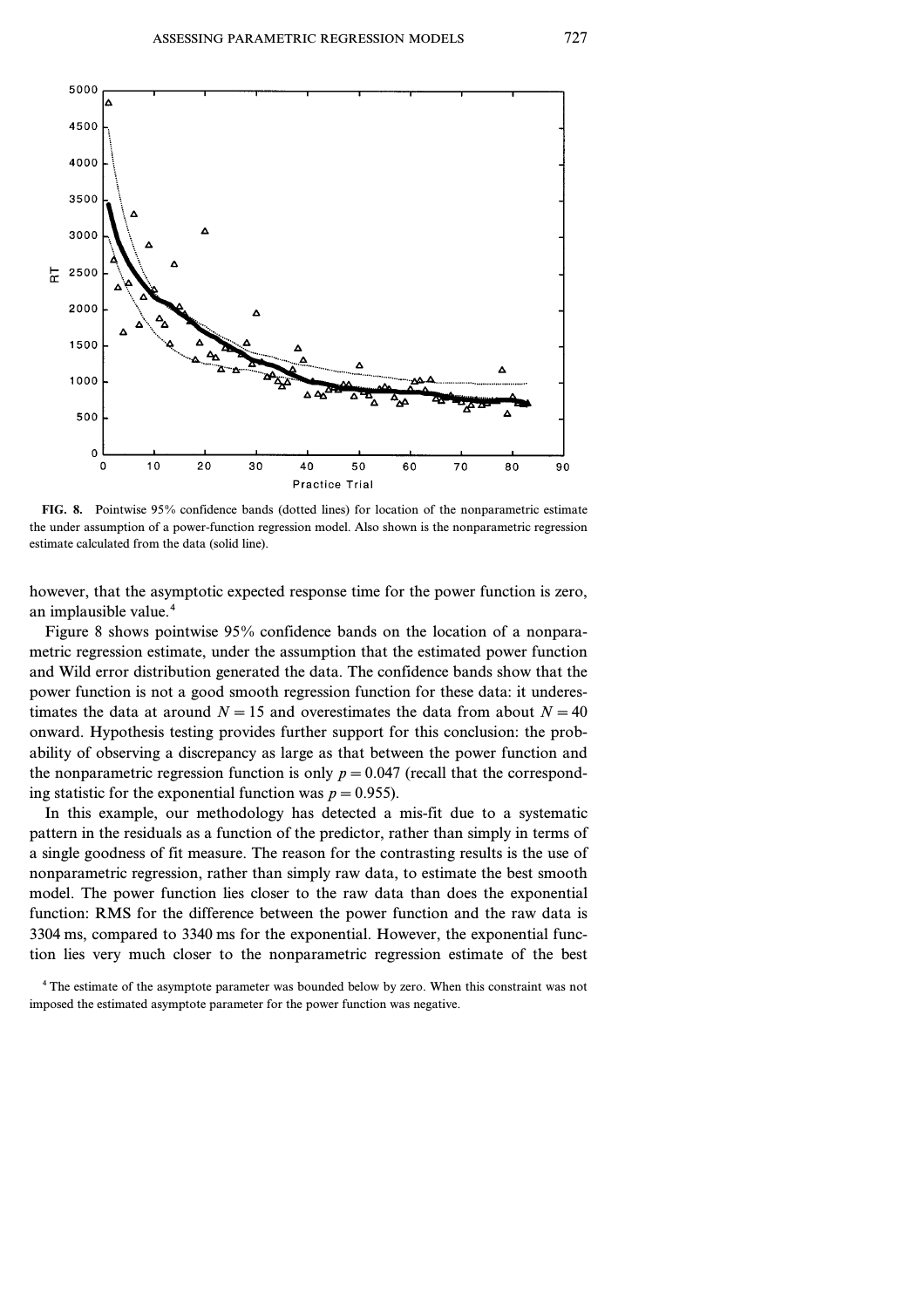smooth model than does the power function: RMS for the difference between the power function and the nonparametric estimate of the best smooth model is 1839 ms, compared to only 485 ms for the exponential function. These findings, and the implausible asymptote estimate for the best-fitting power function, suggest that it does not give a satisfactory account of the data.

# **DISCUSSION**

Psychological data often exhibit a complex pattern of dependence on a predictor (e.g., Fig. 6). Regression models usually partition this complex dependence into a smooth function of the predictor—the regression function—and an error model that accounts for high frequency variation around the regression function. Other decompositions are possible, such as accounting for at least some of the high frequency variation with a chaotic deterministic function (e.g., Kelly, Heathcote, Heath, & Longstaff, 2001; see Heath, 2000, for methods of estimating these functions). However, the majority of modeling in quantitative psychology follows the regression model approach and uses smooth parametric regression functions (e.g., Cutting, 2000).

The methodology developed above represents a new tool for assessing the adequacy of smooth regression functions. By assuming only that the regression function of the DGM is smooth (i.e., has a certain number of everywhere-continuous derivatives) we can test hypotheses on the adequacy of proposed regression models, and also construct confidence bands that can help pinpoint the nature of a proposed function's inadequacy. As stated above, the correct operation of this technique depends on the chosen nonparametric regression estimator being asymptotically unbiased; many common algorithms fulfil this condition.

The methods we provide can, as illustrated, provide insights beyond those provided by conventional techniques. Further, they require relatively little programming or statistical expertise on the part of the user. All that is required is an ability to calculate nonparametric regression estimates, and to employ a basic bootstrap. Nonparametric regression routines are part of many widely available statistical packages. Custom written software is also freely available on the internet to implement the more esoteric nonparametric regression algorithms. The locallinear regression algorithm used above was written by the authors as a Matlab script, and it is available on the Internet ( follow the links to the software download page from http://www.newcastle.edu.au/school/behav-sci/ncl/).

A point that may trouble some readers pertains to the differences between a DGM and the best fitting model from a parametric family. In the methodology we have developed, we assume only that the true regression model is smooth, and we make no assumptions about the parametric family to which the posited regression model belongs. However, in the model selection literature the discrepancy between the DGM and the estimated parametric model (distance *A* in Fig. 1) is commonly decomposed into the sum of two distances (e.g., Forster, 2000; Zucchini, 2000). This decomposition could be illustrated in Fig. 1 by plotting one extra model: the best-fitting model from the hypothesised parametric family. Then the distance *A* would be expressed as the sum of the distance from the best smooth model to the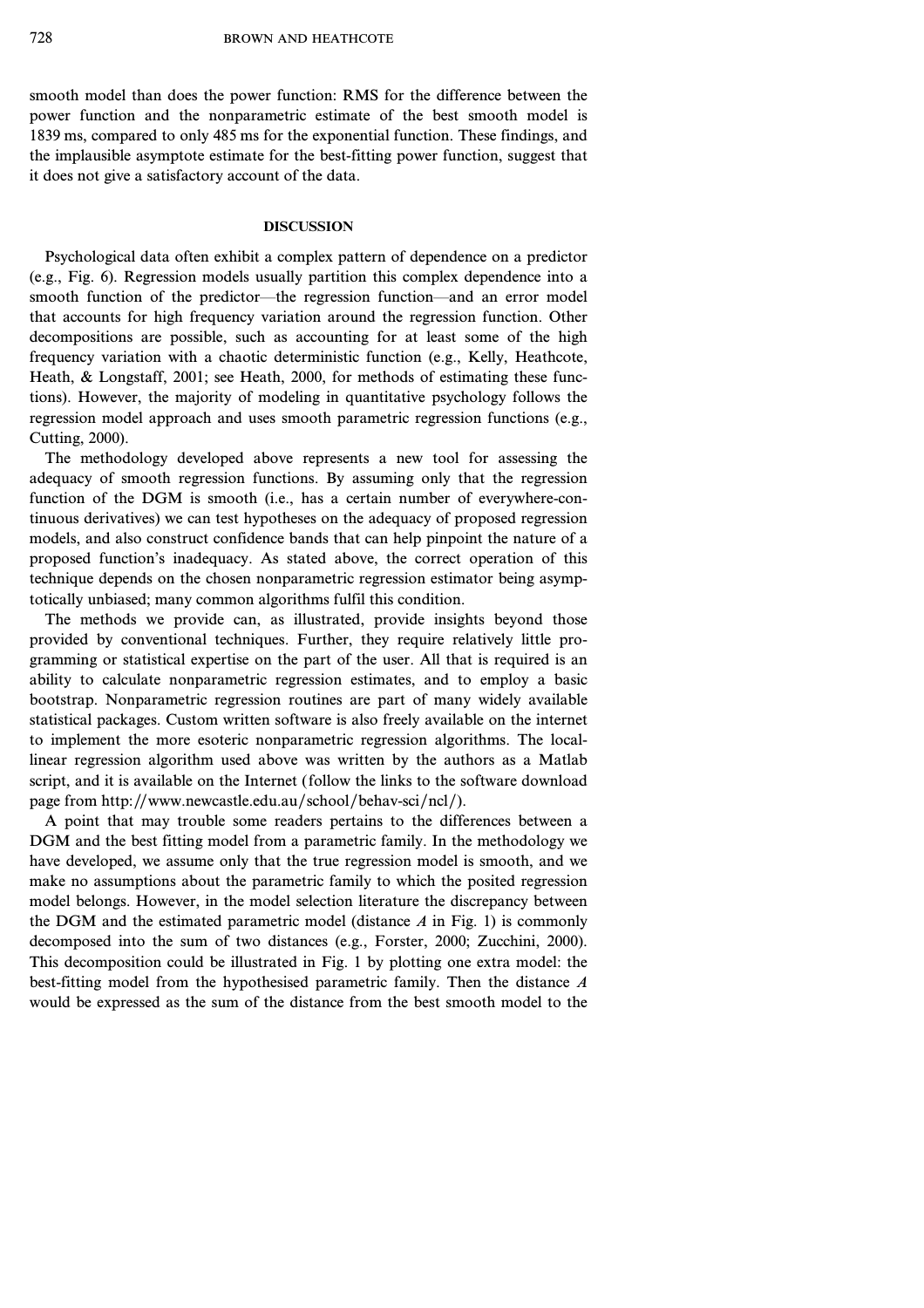best-fitting model of the given family plus the distance from the best-fitting model to the estimated model. These two distances are sometimes called the error due to model approximation and the error due to model estimation, respectively.

While this decomposition is very often important, we argue that there exist situations in which it is also useful to consider the sum of these two distances—the nondecomposed distance, *A*—as we have done. A test of the null hypothesis that this summed distance is zero will be sensitive to both model misspecification and to poor parameter estimation. Thus, a model will be rejected when it is the wrong model, but it will also be rejected when its parameters are poorly estimated. This could be a useful test in practice, allowing the identification of model estimates for which the parameter estimation algorithm (whatever that may be) has not worked effectively. Of course, the disadvantage of testing the summed distance is that it is possible to confound poor parameter estimation with poor model fit.

The smooth function test developed here can also facilitate model discrimination in cases where comparative model testing, based on a single discrepancy measure, is indeterminate, as in Example 2 above. The smooth function test is sensitive to systematic dependence between a predictor and deviations from the best smooth function, and so it can sometimes adjudicate between functions that have similar overall discrepancy from the data. The nature of systematic distortions in the shape of a regression function can be determined using the confidence bands developed here. Systematic shape distortions, along with other factors like the plausibility of parameter estimates and the pattern of variation of parameter estimates as a function of experimental conditions, provide important constraints for model assessment over and above the overall goodness-of-fit of the a regression function.

The methodology developed here cannot identify a single "true" regression function. For example, where a simple parametric function proves adequate, so will all more complex parametric functions that nest it. Our methodology can be used to determine the set of functions that provide an adequate description of the data, but where the ''simplest'' function is preferred a discrepancy function that includes a complexity penalty must be employed (e.g., Bozdogan, 2000; Forster, 2000). A simple nonlinear function might provide an adequate fit because the range of the predictor is restricted, while a more complex function may be required in the general case. In the latter case, only further data that samples a greater range of design points, and so provides better constraint for estimating the more complex function, can adjudicate adequately.

### **REFERENCES**

- Azzalini, A., Bowman, A. W., & Hardle, W. (1989). On the use of non-parametric regression for model checking. *Biometrika*, **76**, 1–11.
- Bozdogan, H. (2000). Aikike's information criterion and recent developments in information complexity. *Journal of Mathematical Psychology*, **44**, 62–92.
- Bowman, A. W., & Azzalini, A. (1997). *Applied smoothing techniques for data analysis: The kernel approach with S-Plus illustrations*. Oxford: Clarendon Press.
- Cutting, J. E. (2000). Accuracy, scope, and flexibility of models. *Journal of Mathematical Psychology*, **44**, 3–19.